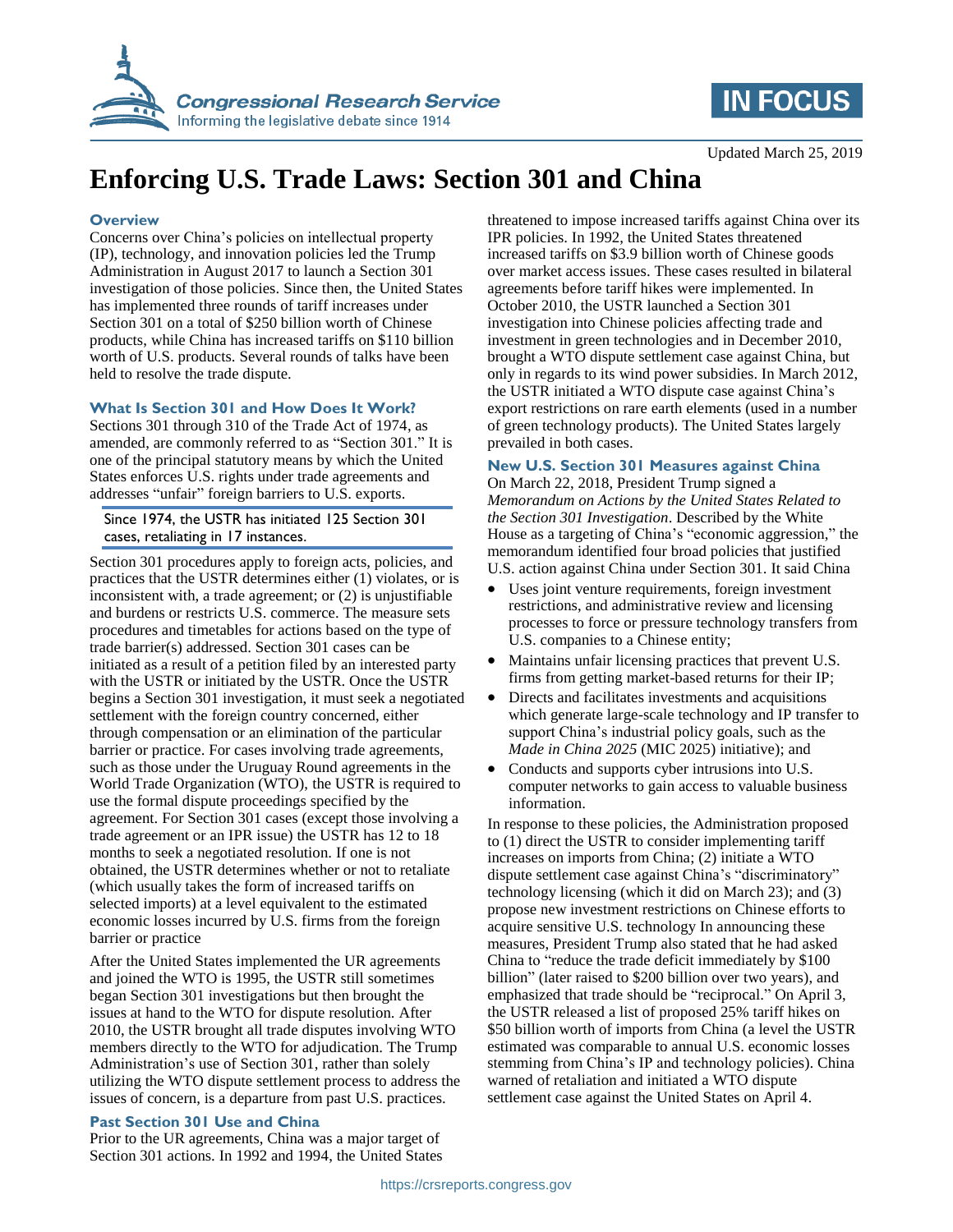#### **U.S.-China Negotiations**

On May 3-4, 2018, the two sides held high-level talks in Beijing. The U.S. side released a draft Framework for Discussion. It included calls for China to reduce the bilateral trade imbalance by \$200 billion over two years; address each of the four practices identified in the Section 301 findings; halt subsidies for the *Made in China 2025* initiative; remove foreign investment restrictions, make China's tariff levels comparable to U.S. tariff rates and remove certain nontariff barriers; improve market access for U.S. service providers and agricultural products; and agree not to oppose, challenge, or take any other action against the United States' action, including in the WTO, if China failed to live up to a framework agreement. On May 19, the United States and China released a joint statement outlining progress on a number of trade issues. China agreed that it would "significantly increase purchases of United States goods and services," including U.S. agricultural and energy products, and would strengthen its IPR laws and regulations. On May 21, 2018, U.S. Secretary of the Treasury Steven Mnuchin stated that because of the agreement, the "trade war had been put on hold."

However, on May 29, the White House announced that it planned to move ahead with Section 301 action against China by: imposing 25% ad valorem tariffs on \$50 billion worth of imports from China; (2) implementing new investment restrictions and enhanced export controls on Chinese entities and persons in regards to the acquisition of "industrially significant technology" for national security purposes (legislation was later enacted addressing these issues); and (3) continuing to pursue the WTO case against China's licensing policies. The White House further stated that it would request China to remove "all of its many trade barriers" and make taxes and tariffs between the two countries "reciprocal in nature and value." A subsequent statement by the Chinese government said that the White House actions were "clearly contrary to the recent agreement between the two sides," and said it would not implement the market-opening measures it had pledged to make while being threatened with tariff hikes.

#### **Punitive Tariffs Are Implemented**

On June 15, 2018, the USTR announced a two-stage plan to impose 25% ad valorem tariffs on \$50 billion worth of Chinese imports. When China on June 16 issued its own two-stage retaliation plan against the United States, President Trump directed the USTR on June 18 to propose a new list of products worth \$200 billion that would be subject to increased 10% tariffs if China retaliated against U.S. tariffs hikes, and he warned of additional tariffs if China retaliated a second time. The first two rounds of U.S. 25% tariff hike measures went into effect on July 6 (covering \$34 billion worth of products) and on August 23 (on \$16 billion worth of products). China implemented comparable countermeasures on U.S. products. On September 17, 2018, the Trump Administration announced 10% increased tariffs on \$200 billion worth of Chinese products (stage 3), effective September 24 (increasing to 25% on January 1, 2019), and warned of additional tariffs on \$267 worth of Chinese goods if China retaliated. On September 24, China raised tariffs (by 5% and 10%) on \$60 billion worth of imports from the United States and reportedly cancelled high-level trade talks.

#### **Figure 1. Three Rounds of Tariffs Hikes in 2018** Total Products Affected (\$ in billions) and Effective Dates



# **Source:** USTR and Chinese Ministry of Commerce. **Note:** Tariff rates vary.

# **Issues for Congress**

While many business representatives and Members of Congress have expressed support for the Administration's goals of improving China's IP and technology practices, some question whether tariff hikes are the best strategy. They warn that the trade conflict with China will hurt U.S. firms and consumers because of resulting higher import prices and decreased U.S. exports to China. The USTR created an exclusion process for Stage 1 and Stage 2 tariffs but not for Stage 3, that enable U.S. stakeholders to request an exclusion for particular products covered by the tariff hikes. In the  $116<sup>th</sup> Congress, S. 577 (Lankford) would$ require the USTR to establish a Stage 3 exclusion process.

#### **A Trade Cease-fire?**

On December 1, 2018, President's Trump and Xi met at a private dinner during the G20 Summit in Argentina. According to a White House statement, the two leaders agreed to immediately begin negotiations on "structural changes" in regards to IP and technology issues (related to the Section 301 case), along with agriculture and services, with the goal of achieving an agreement in 90 days. The White House reported that China agreed to make "very substantial" purchases of U.S. agricultural, energy, and industrial products. President Trump agreed to suspend the planned Stage 3 Section 301 tariff rate increases that were planned to take effect on January 1, 2019, but stated that the increases would be implemented if no agreement was reached in 90 days (by March 1, 2019). After several rounds on bilateral negotiations, President Trump on February 24, 2019, announced on Twitter that he would delay the tariff hikes due to recent progress in trade talks. Many analysts have expressed concerns that a protracted trade dispute could cause sharply diminish U.S.-China commercial ties, disrupt international supply chains, and hurt global economic growth. Prospects for a bilateral deal are complicated by the Administration's demands that, in addition to addressing IP and technology issues, China should take steps to reduce the bilateral trade imbalance, implement structural reforms to its economy, and agree to verification and enforcement provisions.

**Wayne M. Morrison**, Specialist in Asian Trade and Finance